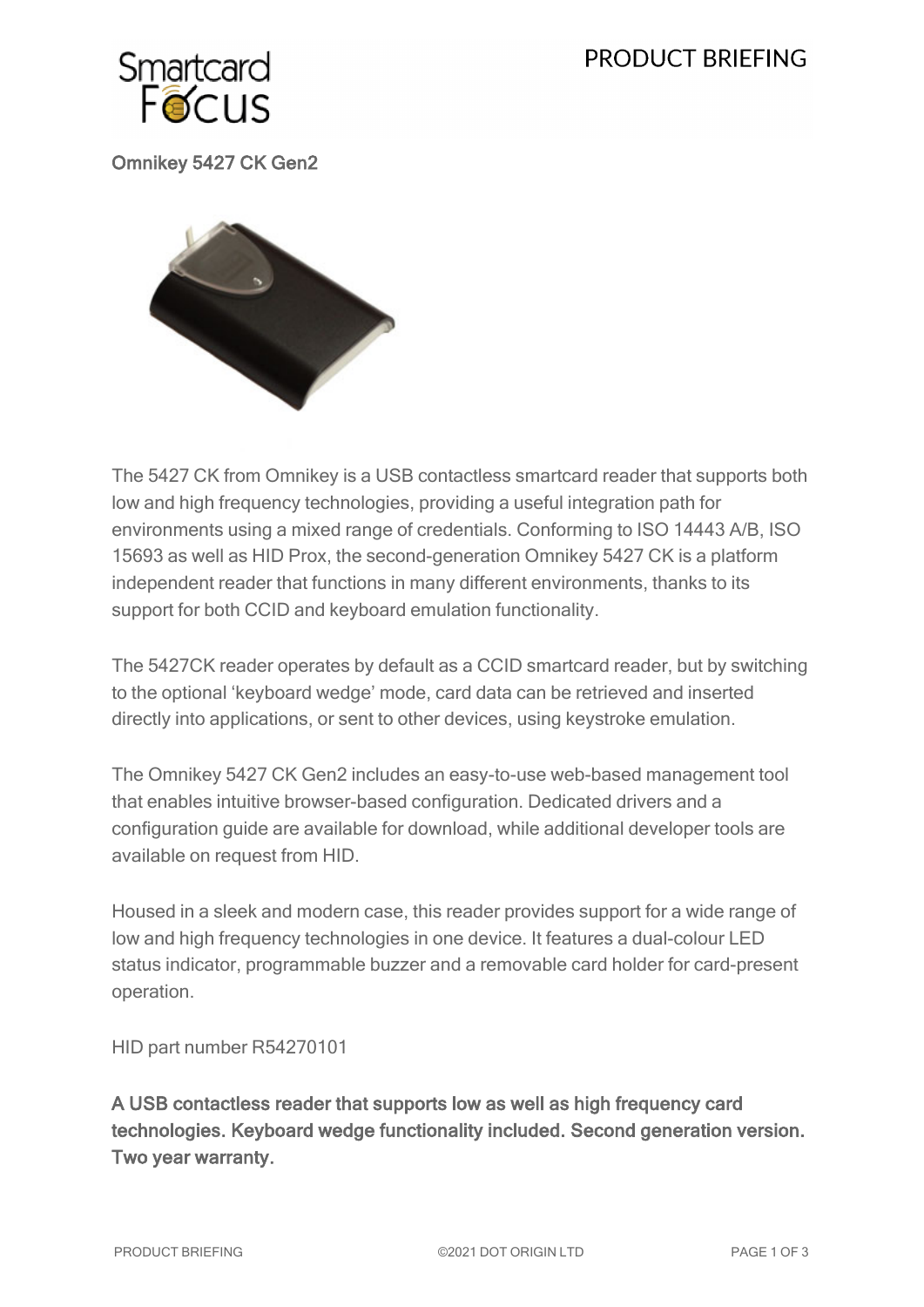To buy, visit: [https://www.smartcardfocus.com/shop/ilp/id~660/omnikey-5427-ck](https://www.smartcardfocus.com/shop/ilp/id~660/omnikey-5427-ck-gen2/p/index.shtml?utm_source=download&utm_medium=pdf&utm_campaign=scf-product-pdf)[gen2/p/index.shtml](https://www.smartcardfocus.com/shop/ilp/id~660/omnikey-5427-ck-gen2/p/index.shtml?utm_source=download&utm_medium=pdf&utm_campaign=scf-product-pdf)

This Product Briefing has been produced by Dot [Origin](https://www.dotorigin.com/) Ltd, the smart card experts behind [SmartcardFocus.com.](https://www.smartcardfocus.com/?utm_source=download&utm_medium=pdf&utm_campaign=scf-product-pdf) If you have a query email [sales@smartcardfocus.com](mailto:sales@smartcardfocus.com?subject=Product Briefing query) or call us on +44 (0)1428 685250.